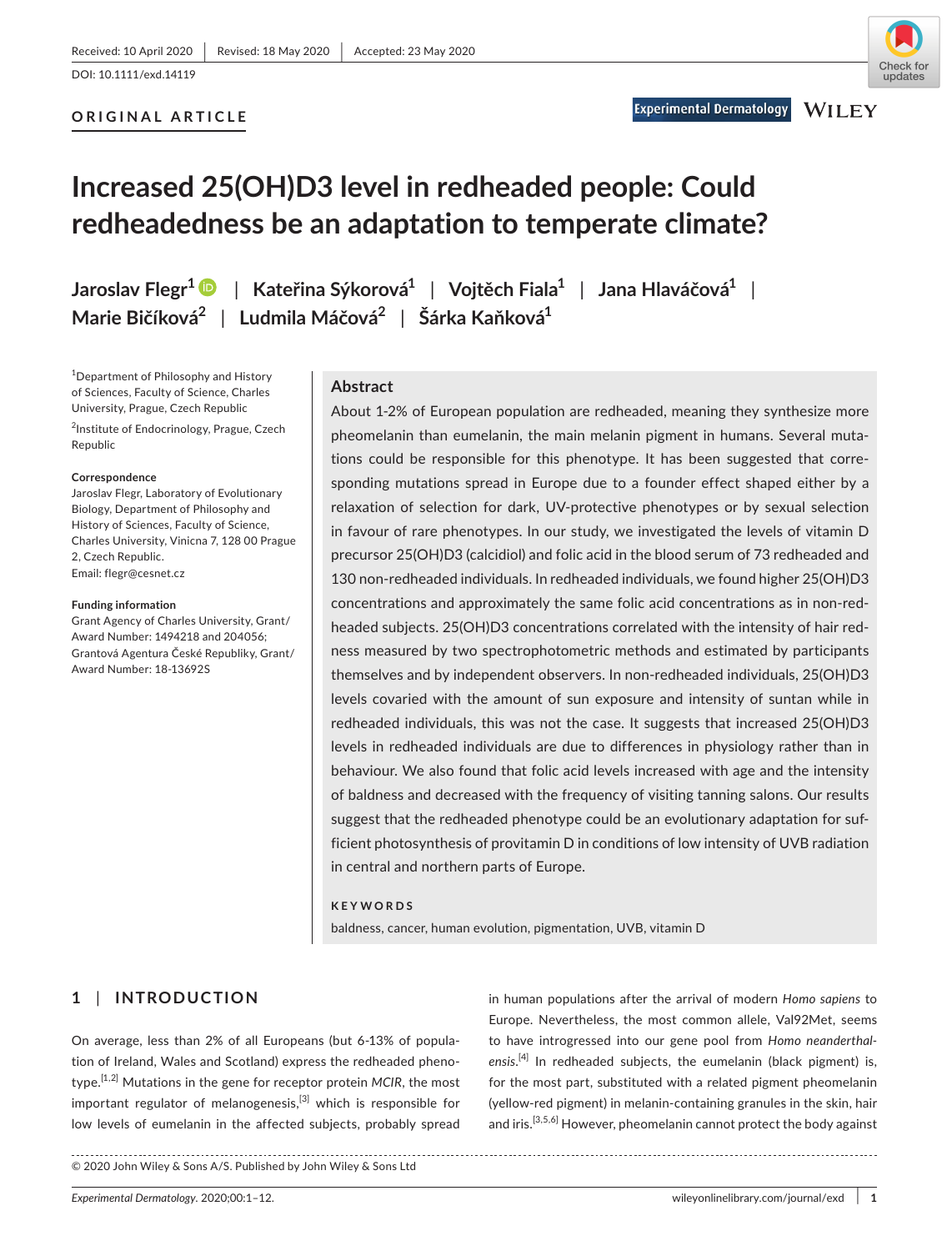**2 |**  FLEGR et al.

UV radiation and can even have mutagenic and cancerogenic influences, depending on the context.<sup>[7]</sup> The type of pigments and their concentration therefore influence the susceptibility of individuals to cancer, especially (but not only<sup>[8]</sup>) to melanoma.<sup>[9]</sup> It has been speculated, therefore, whether in higher latitudes, the pheomelanogenesis is linked to some beneficial effect able to compensate its adverse effects.<sup>[7]</sup> It has been also suggested that the redheaded phenotype and corresponding alleles spread due to sexual selection, in particular, by selection in favour of a rare phenotype.  $[10,11]$ 

Many anecdotal observations<sup>[12-16]</sup> and one systematic largescale study<sup>[11]</sup> reveal that redheaded persons, especially women, tend to suffer from various symptoms of impaired health and from a higher frequency of certain diseases, including colorectal, cervical, uterine and ovarian cancer than their non-redheaded peers. It has been suggested that the resulting selection against redheaded individuals counterbalances the positive sexual selection in favour of redheaded women, thereby maintaining the corresponding alleles at a low but stable frequency.<sup>[11]</sup>

Another study which used a similar population later showed that it is not the red hair as such but rather the pale skin frequently associated with redheaded phenotype that is responsible for the observed signs of impaired health of redheaded persons.<sup>[17]</sup> Pale skin can be the result of either congenitally low eumelanin concentrations in the skin or a sign of absence of suntan, usually due to avoidance of sun exposure.<sup>[18]</sup> The authors suggest that the impaired health<sup>[7,19]</sup> observed primarily in pale-skinned individuals and secondarily also in many redheaded persons is caused either by photolysis of folic acid in naturally pale individuals or by insufficient photosynthesis of vitamin D in persons who are pale due to avoidance of sun exposure. It has been shown that a large fraction of the genes that influence skin pigmentation (11 of 29 under study) affect the concentration of vitamin D in modern human.<sup>[20]</sup> However, the regulation of melanogenesis<sup>[21]</sup> as well as the relation between skin pigmentation and vitamin D synthesis<sup>[7,22]</sup> is rather complex. Moreover, no direct data concerning the concentration of folic acid in pale-skinned or redheaded participants of the study $^{[17]}$  were available.

Rather surprisingly, we found only two studies with information about vitamin D concentrations<sup>[23,24]</sup> and no study with information on folic acid concentrations in redhaired individuals in scientific literature. The study performed on subjects living in the United Kingdom showed that their 25(OH)D3 levels were on average 50.5 nM/L, which was significantly lower than in controls, including subjects with blond hair, for whom the value stood at 56.1 nM/L.<sup>[23]</sup> Another study showed virtually no difference in vitamin D concentrations between redhaired and non-redhaired Finnish men (33.6 vs 33.5 nM/L).<sup>[24]</sup> Both studies, as well as our present study, were conducted on European populations. Comparisons with populations of Asian origin were not possible since so far, there is to the best of our knowledge no study that dealt with this subject in these populations, where fair-skinned and redhaired phenotypes originated independently and different alleles and different genes are involved.<sup>[25]</sup>

The aim of the present case-control study performed on a population of 203 subjects (73 of whom are redheaded) was to test the proposed hypotheses by searching for possible correlations between the intensity of natural hair redness, natural and by sun exposure acquired skin tone, and 25(OH)D3 and folic acid concentrations. In previous studies, the intensity of hair redness was rated by subjects themselves. To check the reliability of such data and their usefulness for future studies, we compared self-rated hair redness, redness rated by two independent observers and exact measurements acquired by two different spectrophotometric methods.

## **2** | **MATERIALS AND METHODS**

The project included a laboratory investigation which took place at the Faculty of Science of Charles University on September 17— October 3, 2018. The second part, an online questionnaire survey, was completed by the same set of participants within the following 35 days.

# **2.1** | **Participants**

Participants were recruited mostly via a Facebook-based snowball method. Initially, an invitation to participate in a "study of health and personality of redheads" was posted on the timeline of the Facebook page Labbunnies, an approximately 18 000 strong group of Czech and Slovak nationals willing to participate in evolutionary psychology experiments. Further recruitment of redheads was carried out by invitations on Facebook, selective invitation of registered members of Labbunnies who completed our earlier questionnaires on the scale of redheadedness and scored four to six on a six-point scale, and by handing out flyers in the streets of Prague to people looked like natural redheads. We invited only people who confirmed that they had not dyed or bleached their hair for at least 6 months. This enabled us to measure natural hair colour near the hair roots. Only subjects who provided informed consent were included in the study. In the end, we assembled a sample of 110 women and 93 men. Participants received no remuneration, only a commemorative badge and a haircare gift set (costing 53 CZK, that is app. 2.3 USD). The project was approved by the Ethics Committee of the Faculty of Science, Charles University (No. 2018/30).

# **2.2** | **Experimental design**

Participants were instructed to wash their hair the evening before or morning of the day of the laboratory measurement and to refrain from using any postshampoo products. At the beginning of the session, participants obtained a paper questionnaire, which they could complete while waiting for individual measurements. First, participants were tested with an electronic dynamometer (not part of the present study). Then, we measured the natural red colour of participants' hair and their skin hue by using a spectrophotometer to obtain a standardized scale of redheadedness and skin hue. Subsequently,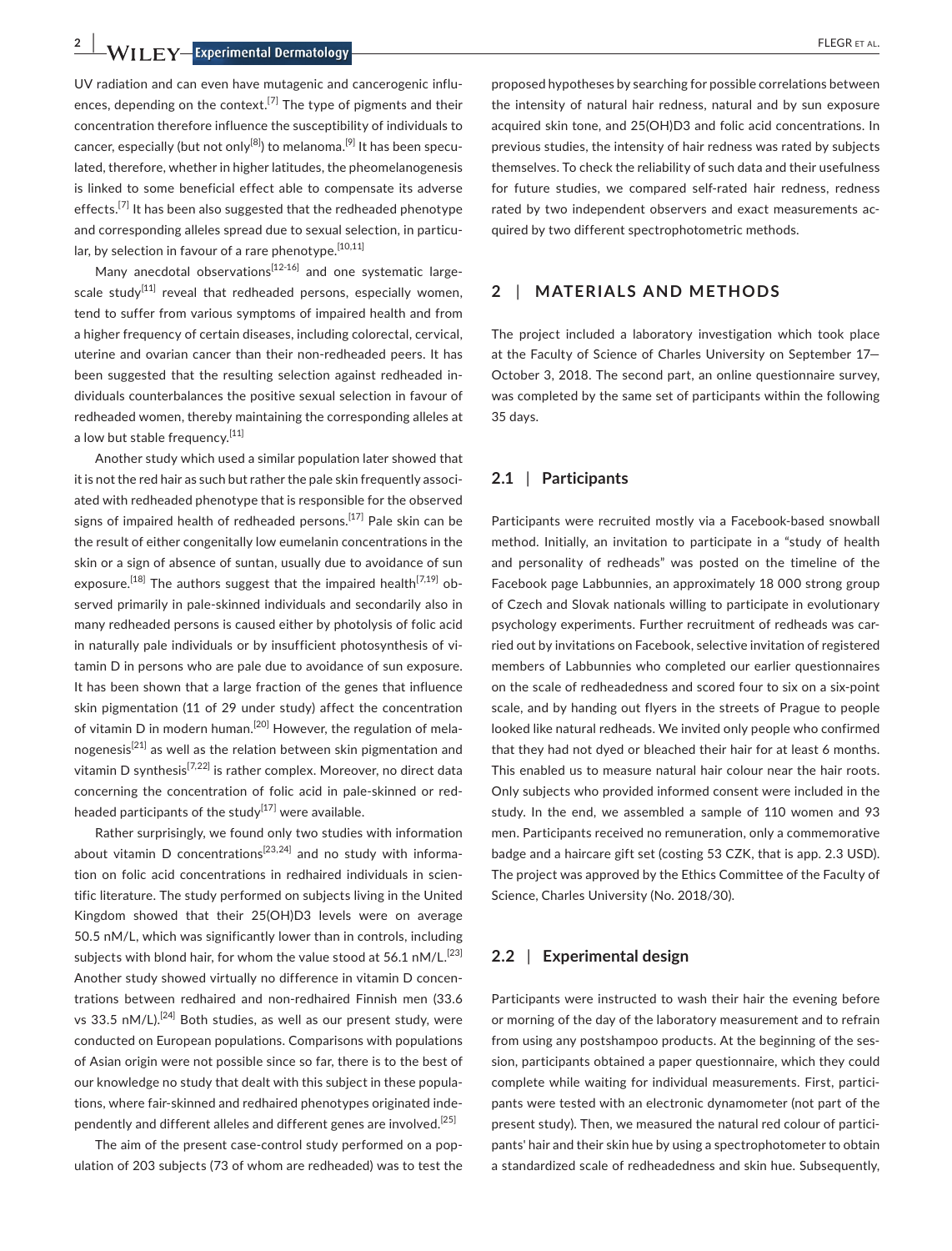participants were tested with a mechanical dynamometer. While the dynamometer and spectrophotometer measurements were performed in two separate rooms, two observers (a woman and a man) independently rated the intensity of subjects' redheadedness and freckledness using an ordinal scale of zero to five. At the end of the laboratory part of the study, we asked participants whether they consent to having a blood sample taken to determine the concentration of 25(OH)D3 and folic acid. The sampling was performed in an adjacent room by a qualified nurse. Several days after the laboratory part of the study, we sent all participants a link to another electronic questionnaire with a request to complete it within the following 35 days. After two rounds of e-mail reminders, 198 (97.5%) of participants completed this questionnaire.

## **2.3** | **Questionnaires**

All participants were asked to complete one printed questionnaire and one electronic questionnaire, distributed via Qualtrics platform, which aimed at collecting their basic anamnestic information and information related to their and their relatives' hair and body pigmentation, as well as their tanning or sun avoidance behaviours. Specifically, we asked the participants to rate the following:

- Natural redness of their hair and hair colour in childhood on a sixpoint scale anchored with "absolutely non-red" (code 1)—"bright red" (code 6);
- Natural lightness of their hair and complexion on a six-point scale anchored with "very light" (code 1)—"very dark" (code 6);
- Hair length on a four-point scale anchored with "very short, does not cover the forehead, ears or neck" (code 1)—"medium length or long, covering forehead, ears and neck, mostly worn loose" (code 4);
- Intensity of baldness on a seven-point scale, where degrees were shown by black and white pictures (no responder chose code 7, the highest degree of baldness);
- Current intensity of suntan on a six-point scale anchored with "no suntan" (code 1)—"very dark suntan" (code 6);
- Tendency to tan to brown and tendency to tan to red on six-point scales anchored with "definitely not" (code 1)—"definitely yes" (code 6);
- Intensity of chemical self-protection from sun by creams or oils with UV filters, intensity of self-protection by mechanical means (by shelters and clothing) on six-point scales anchored with "not at all" (code 1)—"yes, very carefully" (code 6);
- Frequency of sun exposure on a seven-point scale anchored with "almost never" (code 1)—"over 3 hours a day" (code 7); no responder chose code 7;
- Frequency of visits to tanning salons on a five-point scale anchored with "never" (code 1)—"yes, almost throughout the year" (code 5);
- Frequency of taking vitamin D supplements on a six-point scale anchored with "never" (code 2)—"yes, almost constantly" (code 6).

**ELEGR** ET AL. **SCIET AL. 3 EXPEDITE: EXPEDITE: EXPEDITE: EXPEDITE: EXPEDITE: EXPEDITE: EXPLEMENTAL EXPLEMENTAL EXPLEMENTAL EXPLEMENTAL EXPLEMENTAL EXPLEMENTAL EXPLEMENTAL EXPLEMENTAL EXPLEMENTAL EXPLEMENTA** 

Here, responders could also check "I do not know" (code 1: "missing value").

Participants were also asked whether they had red hair on other parts of their body (eg facial hair, body hair) and whether they had redheaded relatives (binary variables). The other two binary variables of red hair (no/yes) and red hair in childhood (no/yes) were obtained by splitting the corresponding ordinal variables (0:1, 2 vs 1:3, 4, 5, 6). We also monitored potential confounding variables such as sex, age and size of place of residence (six categories: <1000 inhabitants, 1000-5000, 5000-50 000, 50 000-100 000, 100 000- 500 000, Prague or Bratislava).

# **2.4** | **Measuring skin and hair pigmentation with a spectrophotometer**

Measurements of the natural red colour of participant's hair and darkness or lightness of their skin tone were performed with a spectrophotometer (Ocean Optics FLAME-S). The device was whitecalibrated using a WS-1 Diffuser Reflectance Standard. Before commencing the measurement, the experimenter asked whether participant's hair had been dyed and then cleaned the participant's cheeks and forehead with a make-up removal pad. Then, he took three spectrophotometric measurements of skin colour on the inner upper arm of the less dominant hand (depending on participants' self-reported handedness), one on the left cheek, one on the right cheek and one on the forehead above nasal root. To measure hair colour, the experimenter moved aside the crown hair to get to the hair in the occipital region and made sure that the scalp was not visible. Then, he took three spectrophotometric measurements of hair colour in different areas around the occipital region. The occipital region and inner upper arm are the areas least exposed to sunlight, which is why hair and skin colour found there correspond most closely to the natural colour. We used two methods to determine the total level of redheadedness. The first was Reed's function<sup>[26]</sup>:

$$
R=\frac{100\left(y_{530}-0.243y_{400}\right)}{y_{650}},
$$

where  $y_{400}$ ,  $y_{530}$  and  $y_{650}$  are the arithmetical means of three measurements of percentage reflectance values at wavelengths in the subscript. The second was the CIE L\*a\*b\* colour space: it provided the a\* parameter which ranges from -100 (green) to +100 (red).<sup>[27,28]</sup>

# **2.5** | **Measurements of 25(OH)D3 and folic acid concentrations**

25(OH)D3 concentration was measured using high-performance liquid chromatography by ClinRep® Complete Kit for 25-OH-Vitamin D2/D3 (RECIPE Chemicals+ Instruments GmbH). Folic acid was measured with ID-Vit®Folic acid microtitre plate kit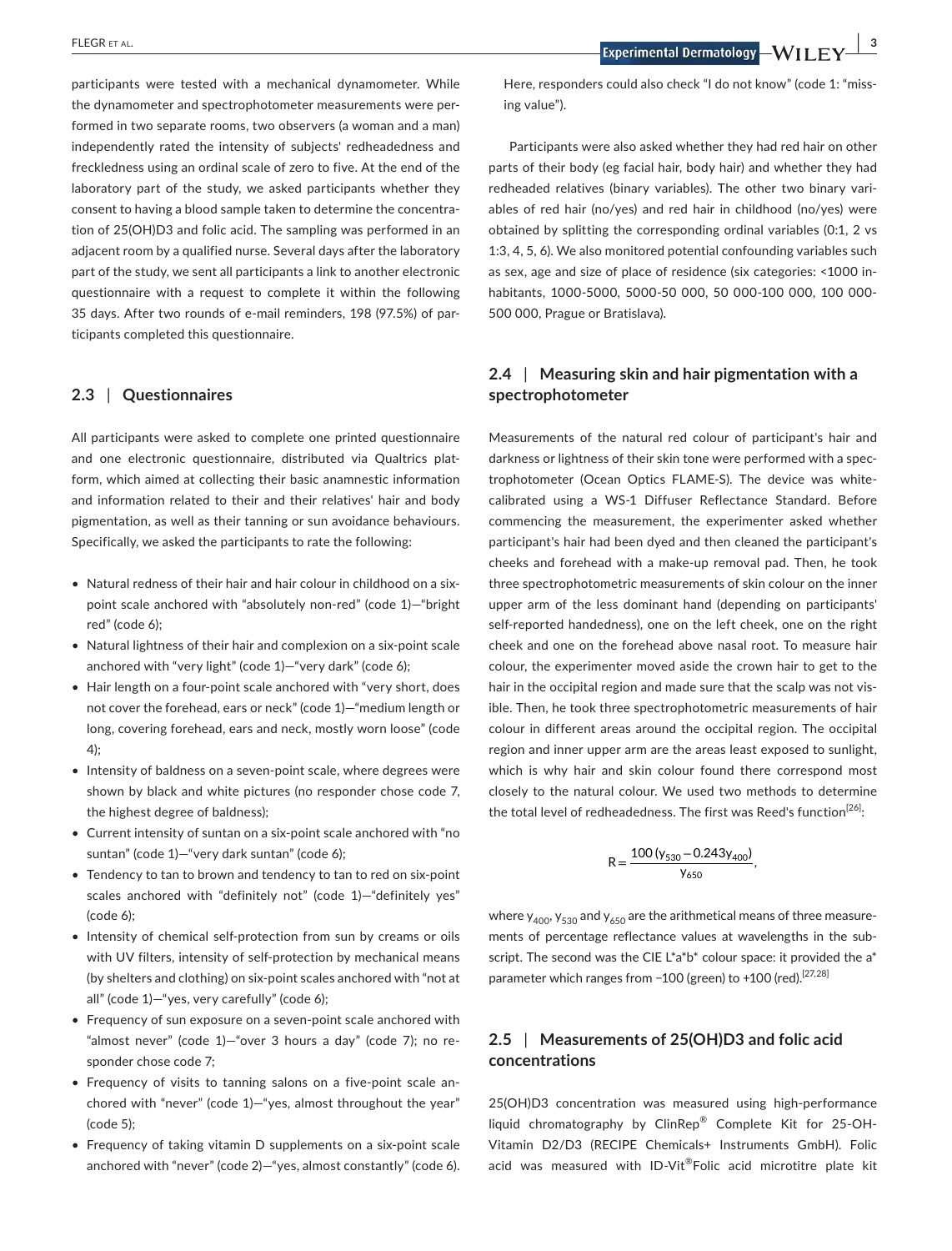**4 |**  FLEGR et al.

(Immundiagnostik AG). After incubation at 37°C for 48 hours, the growth of *Lactobacillus rhamnosusis* was measured turbidimetrically at 620 nm using ELISA-reader Spark™ 10 mol/L (Tecan).

## **2.6** | **Statistics**

Statistica v. 10.0 was used to explore the data and R v.  $3.3.1^{[29]}$  for confirmatory statistical tests. Associations of sex with age, and 25(OH)D3 and folic acid concentrations were estimated by a t test and correlation of sex, age and urbanization with all focal variables by a Kendall correlation test. Partial Kendall correlation test (R package ppcor  $1.1^{[30]}$ ) with age, urbanization and in some analyses also sex as potential covariates was used for the main analysis. This multivariate non-parametric test allows for measuring the significance and strength of correlations between any combination of binary, ordinal and continuous variables while controlling for any number of confounding variables. In the confirmatory part of the study, that is to test the hypothesized effect of redheadedness on 25(OH)D3 and folic acid concentrations, we performed a correction for multiple tests by Benjamini-Hochberg procedure with false discovery rate preset to 0.20.<sup>[31]</sup> In the exploratory parts of the study, we performed no correction for multiple tests.

# **3** | **RESULTS**

The final population consisted of 110 women (mean age 27.4, SD = 7.5) and 93 men (mean age 34.0,  $SD = 9.0$ ). The age difference between men and women was highly significant ( $t_{180}$  = -3.92, *P* = .0001, Cohen's *d* = 0.563). Table 1 shows the descriptive statistics for our ordinal and binary data. Kendall correlation test showed that men and women, the old and the young, people residing in small and large settlements, and redheaded versus non-redheaded people differed in their responses to hair and body pigmentation-related variables as well as in behavioural variables related to sun exposure (Table 1, the last four columns). Average 25(OH)D3 concentrations were higher in 105 women (75.1 nmol/L, SD = 22.8) than in 88 men (70.2 nmol/L, SD = 21.8), but the difference was not statistically significant ( $t_{186}$  = 1.54, *P* = .124, Cohen's *d* = −0.224). Folic acid concentrations were also nonsignificantly higher in 99 women (7.48  $\mu$ g/L, SD = 5.71) than in 78 men (7.11 μg/L, SD = 4.78) (t<sub>174</sub> = 1.54, P = .643, Cohen's d = -0.069). Table 2 shows correlations between 25(OH)D3 and folic acid concentrations and age and urbanization. Except for a strong positive correlation between folic acid concentration and age (Tau = 0.210, *P* < .00001), none of these correlations reached the formal level of statistical significance.

The effect of hair redness and other variables related to hair and body pigmentation as well as sun exposure behaviours on the concentration of 25(OH)D3 and folic acid in the serum was analysed primarily with non-parametric partial Kendall correlations controlled for age and urbanization. Nevertheless, similar results were obtained also when sex, hair and skin tone (light to dark), and even the

frequency of sun exposure and intensity of suntan were controlled for. Our results suggest that hair redness has the strongest effect on 25(OH)D3 concentrations (positive and significant after correction for multiple tests) and a negligible effect on folic acid concentrations (see Figure 1, Table 2). The strongest correlation was observed when analyses used the binary variable hair redness obtained from hair redness estimated by the subjects on an ordinal scale of 1-6 split to 0 (responses 1 and 2) and 1 (responses 3-6). Nonetheless, effects of a similar strength were detected when the intensity of hair redness was measured spectrophotometrically and that held regardless of which index, including raw reflectance at 650 nm, of hair redness was applied.

Separate partial Kendall analyses for redheaded and non-redheaded subjects showed that sun exposure had a minimal effect on 25(OH)D3 and folic acid concentrations in redheaded subjects, except for a very strong negative (sic!) effect of frequency of tanning salon visits on 25(OH)D3 levels. In non-redheaded subjects, sun exposure did have the expected positive effect on 25(OH)D3 levels (see Figure 2, Table 3). Frequency of visiting tanning salons had a negative effect on the level of folic acid (relatively strong in all subjects but significant only in non-redheaded subjects) (Table 3).

# **4** | **DISCUSSION**

Redheaded subjects had higher 25(OH)D3 concentrations and approximately the same folic acid concentrations as non-redheaded subjects. Results of partial correlations suggest that redheaded subjects need less sun exposure to achieve satisfactory 25(OH)D3 levels—and thereby probably also satisfactory levels of a biologically active vitamin D—than non-redheaded subjects do.

Differences between redheaded and non-redheaded subjects are likely to be due to differences in their physiology than an effect of their sunbathing-related behaviour. For example, we observed no differences in the intensity of sun exposure between redheaded and non-redheaded subjects but redheaded subjects were less tanned at the time of the study. Redheaded subjects also reported that they use more intensive chemical and mechanical sun protection than their non-redheaded peers. In contrast to the situation in non-redheaded persons, redheaded persons' 25(OH)D3 concentrations seemed independent of the intensity of sun exposure or protection from solar radiation. Redheaded subjects used vitamin D supplements less frequently but it should be noted that while the effect of these supplements on 25(OH)D3 levels was positive, it was at best modest and always non-significant. This absence of effect of vitamin D supplement use could be due to the fact that they tend to be used by persons with a diagnosed vitamin D deficiency.

There are several hypotheses whose aim is to explain the spread of genes for fair skin and red hair, that is the shift of the eumelanin-pheomelanin ratio, in populations inhabiting higher latitudes. It has been, for example, suggested that a relaxation of selection for protection against photolysis of folic acid or against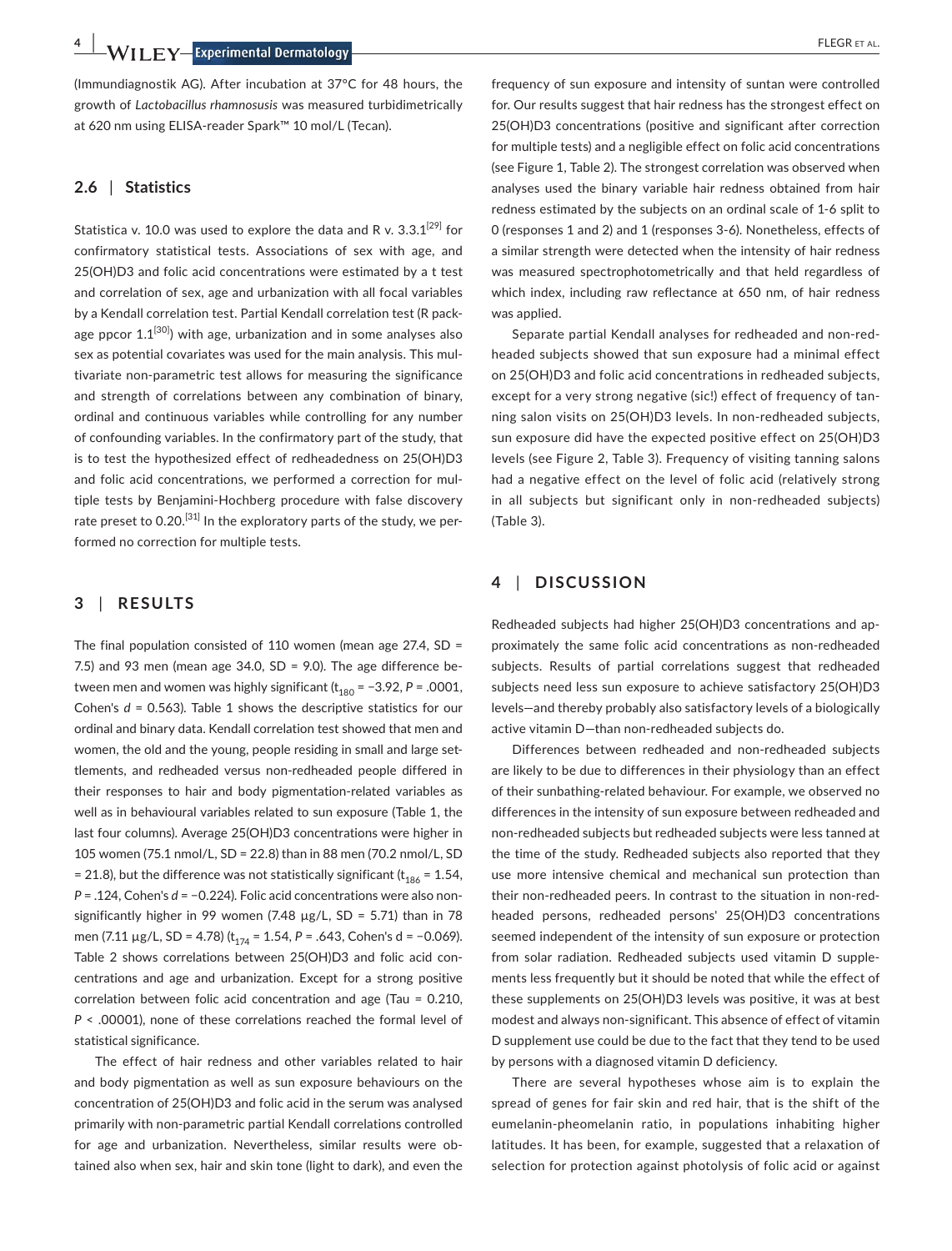| ļ                       |
|-------------------------|
|                         |
| i.                      |
|                         |
| :<br>:                  |
| $-4$ and $-4$ and $-4$  |
|                         |
|                         |
|                         |
| I<br>l                  |
| $\frac{1}{2}$           |
|                         |
| .<br>.<br>.<br>.<br>.   |
|                         |
|                         |
|                         |
|                         |
|                         |
| こうりょう いんりょうりょう しょう      |
|                         |
|                         |
|                         |
| i                       |
| Ĺ<br>١                  |
| 1                       |
| ı<br>J                  |
| $\frac{1}{1}$<br>ì<br>r |

| $\mathbf{r}$<br>TABLE   |                 | Distributions of responses of participants (or observer |                     |       |                          | s) to particular questions |                          |          |                          |          |                          |          |                             |                              |                |                                  |                |
|-------------------------|-----------------|---------------------------------------------------------|---------------------|-------|--------------------------|----------------------------|--------------------------|----------|--------------------------|----------|--------------------------|----------|-----------------------------|------------------------------|----------------|----------------------------------|----------------|
|                         | $\overline{ }$  |                                                         | $\boldsymbol{\sim}$ |       | $\boldsymbol{\varsigma}$ |                            | 4                        |          | 5                        |          | $\bullet$                |          |                             |                              |                |                                  |                |
|                         | $\mathbf{C}$    | $\%$                                                    | $\simeq$            | $\%$  | $\mathbf{C}$             | $\%$                       | $\simeq$                 | $\aleph$ | $\equiv$                 | $\aleph$ | $\mathbf{r}$             | $\aleph$ |                             | Sex                          | Age            | Urban.                           | <b>Redness</b> |
| Urbanization            |                 |                                                         |                     |       |                          |                            |                          |          |                          |          |                          |          |                             |                              |                |                                  |                |
| Women                   | 11              | 10.00                                                   | $\overline{4}$      | 12.73 | $\sim$                   | 8.18                       | $\mathbf 2$              | 1.82     | $\overline{ }$           | 0.91     | 73                       | 66.36    | Tan                         | 0.072                        | 0.082          | $\stackrel{\triangleleft}{\geq}$ | 0.085          |
| Men                     | S               | 3.23                                                    | $\overline{10}$     | 10.75 | $\overline{10}$          | 10.75                      | $\overline{ }$           | $1.08$   | က                        | 3.23     | 66                       | 70.97    | $\Delta$                    | $\ddot{.}13$                 | 08             | $\stackrel{\triangleleft}{\geq}$ | $\overline{O}$ |
| Hair redness            |                 |                                                         |                     |       |                          |                            |                          |          |                          |          |                          |          |                             |                              |                |                                  |                |
| Women                   | 50              | 45.45                                                   | $\Delta t$          | 14.55 | $\sim$ $\circ$           | 6.36                       | 17                       | 15.45    | $13$                     | 11.82    | $\overline{\phantom{a}}$ | 6.36     | $\ensuremath{\mathsf{Tau}}$ | $-0.088$                     | $-0.082$       | 0.085                            | $\lessgtr$     |
| Men                     | 49              | 52.69                                                   | 15                  | 16.13 |                          | 9.68                       | $\infty$                 | 8.60     | $\overline{\phantom{0}}$ | 7.53     | 5                        | 5.38     | $\Delta$                    | 06                           | 08             | $\overline{O}$                   | $\lessgtr$     |
| Redness childhood       |                 |                                                         |                     |       |                          |                            |                          |          |                          |          |                          |          |                             |                              |                |                                  |                |
| Women                   | 53              | 49.07                                                   | $\circ$             | 8.33  | 4                        | 3.70                       | $\overline{\phantom{0}}$ | 6.48     | $\overline{a}$           | 9.26     | 25                       | 23.15    | Tan                         | $-0.117$                     | $-0.084$       | 0.095                            | 0.801          |
| Men                     | 56              | 60.22                                                   | $\overline{4}$      | 4.30  | $\overline{ }$           | 7.53                       | $\sim$                   | 6.45     | $\infty$                 | 8.60     | 12                       | 12.90    | $\Delta$                    | $\overline{c}$               | 08             | 0 <sub>5</sub>                   | $\overline{0}$ |
| Body hair redness       |                 |                                                         |                     |       |                          |                            |                          |          |                          |          |                          |          |                             |                              |                |                                  |                |
| Women                   | $\overline{C}$  | 63.64                                                   | $\overline{40}$     | 36.36 |                          |                            |                          |          |                          |          |                          |          | $\ensuremath{\mathsf{Tau}}$ | 0.089                        | 0.053          | 0.100                            | 0.680          |
| Men                     | 51              | 54.84                                                   | 42                  | 45.16 |                          |                            |                          |          |                          |          |                          |          | $\Delta$                    | 06                           | .26            | $\overline{0}$                   | 00             |
| Red hair relatives      |                 |                                                         |                     |       |                          |                            |                          |          |                          |          |                          |          |                             |                              |                |                                  |                |
| Women                   | $\overline{71}$ | 65.74                                                   | 57                  | 34.26 |                          |                            |                          |          |                          |          |                          |          | $\ensuremath{\mathsf{Tau}}$ | 0.013                        | $-0.016$       | 0.062                            | 0.523          |
| Men                     | $^{06}$         | 64.52                                                   | 33                  | 35.48 |                          |                            |                          |          |                          |          |                          |          | $\mathbf{r}$                | .79                          | $\ddot{z}$     | $\ddot{c}$                       | $\overline{0}$ |
| Hair redness observer 1 |                 |                                                         |                     |       |                          |                            |                          |          |                          |          |                          |          |                             |                              |                |                                  |                |
| Women                   | 52              | 47.27                                                   | $\overline{16}$     | 14.55 | $\sim$                   | 1.82                       | S                        | 2.73     | 15                       | 13.64    | 22                       | 20.00    | $\mathsf{Tau}$              | $-0.151$                     | $-0.127$       | 0.047                            | 0.745          |
| Men                     | 59              | 63.44                                                   | $11$                | 11.83 | 5                        | 5.38                       | $\overline{ }$           | $1.08$   | က                        | 3.23     | 14                       | 15.05    | $\Delta$                    | 00                           | $\Xi$          | 32                               | $\mathbf{S}$   |
| Hair redness observer 2 |                 |                                                         |                     |       |                          |                            |                          |          |                          |          |                          |          |                             |                              |                |                                  |                |
| Women                   | 5               | 4.55                                                    | 12                  | 10.91 | $\frac{8}{10}$           | 16.36                      | 33                       | 30.00    | 24                       | 21.82    | $^{28}$                  | 16.36    | $\mathsf{Tau}$              | $-0.103$                     | $-0.087$       | 0.010                            | 0.574          |
| Men                     | $11$            | 11.83                                                   | 15                  | 16.13 | 14                       | 15.05                      | 22                       | 23.66    | $18$                     | 19.35    | 13                       | 13.98    | $\mathbf{r}$                | $\mathbf{S}$                 | CO.            | 83                               | $\overline{0}$ |
| Hair darkness           |                 |                                                         |                     |       |                          |                            |                          |          |                          |          |                          |          |                             |                              |                |                                  |                |
| Women                   | $\overline{1}$  | 0.91                                                    | $17\,$              | 15.45 | 33                       | 30.00                      | 33                       | 30.00    | 24                       | 21.82    |                          | 1.82     | $\mathsf{Tau}$              | 0.108                        | 0.073          | $-0.021$                         | $-0.277$       |
| Men                     | $\circ$         | 0.00                                                    | $\circ$             | 9.68  | 26                       | 27.96                      | 28                       | 30.11    | 27                       | 29.03    | $\sim$ $\sim$            | 3.23     | $\Delta$                    | $\overline{c}$               | .12            | $-66$                            | 00             |
| <b>Baldness</b>         |                 |                                                         |                     |       |                          |                            |                          |          |                          |          |                          |          |                             |                              |                |                                  |                |
| Women                   |                 |                                                         |                     |       |                          |                            |                          |          |                          |          |                          |          | Tau                         | $\stackrel{\triangle}{\geq}$ | 0.229          | 0.146                            | $-0.104$       |
| Men                     | 41              | 44.09                                                   | $\overline{0}$      | 43.01 | $\mathsf{\circ}$         | 6.45                       | $\mathbf 2$              | 2.15     | $\circ$                  | 0.00     | $\circ$                  | 0.00     | $\mathbf{r}$                | $\frac{4}{2}$                | $\overline{0}$ | $\overline{5}$                   | 15             |
| Hair length             |                 |                                                         |                     |       |                          |                            |                          |          |                          |          |                          |          |                             |                              |                |                                  |                |
| Women                   | $\circ$         | 0.00                                                    | $\infty$            | 5.45  | 56                       | 50.91                      | 48                       | 43.64    |                          |          |                          |          | Tan                         | $-0.666$                     | $-0.105$       | $-0.006$                         | 0.155          |
| Men                     | $\sqrt{3}$      | 42.39                                                   | 38                  | 41.30 | $\circ$                  | 9.78                       | $\infty$                 | 6.52     |                          |          |                          |          | $\mathtt{a}$                | 00                           | $\overline{0}$ | .89                              | OO.            |
|                         |                 |                                                         |                     |       |                          |                            |                          |          |                          |          |                          |          |                             |                              |                |                                  | (Continues)    |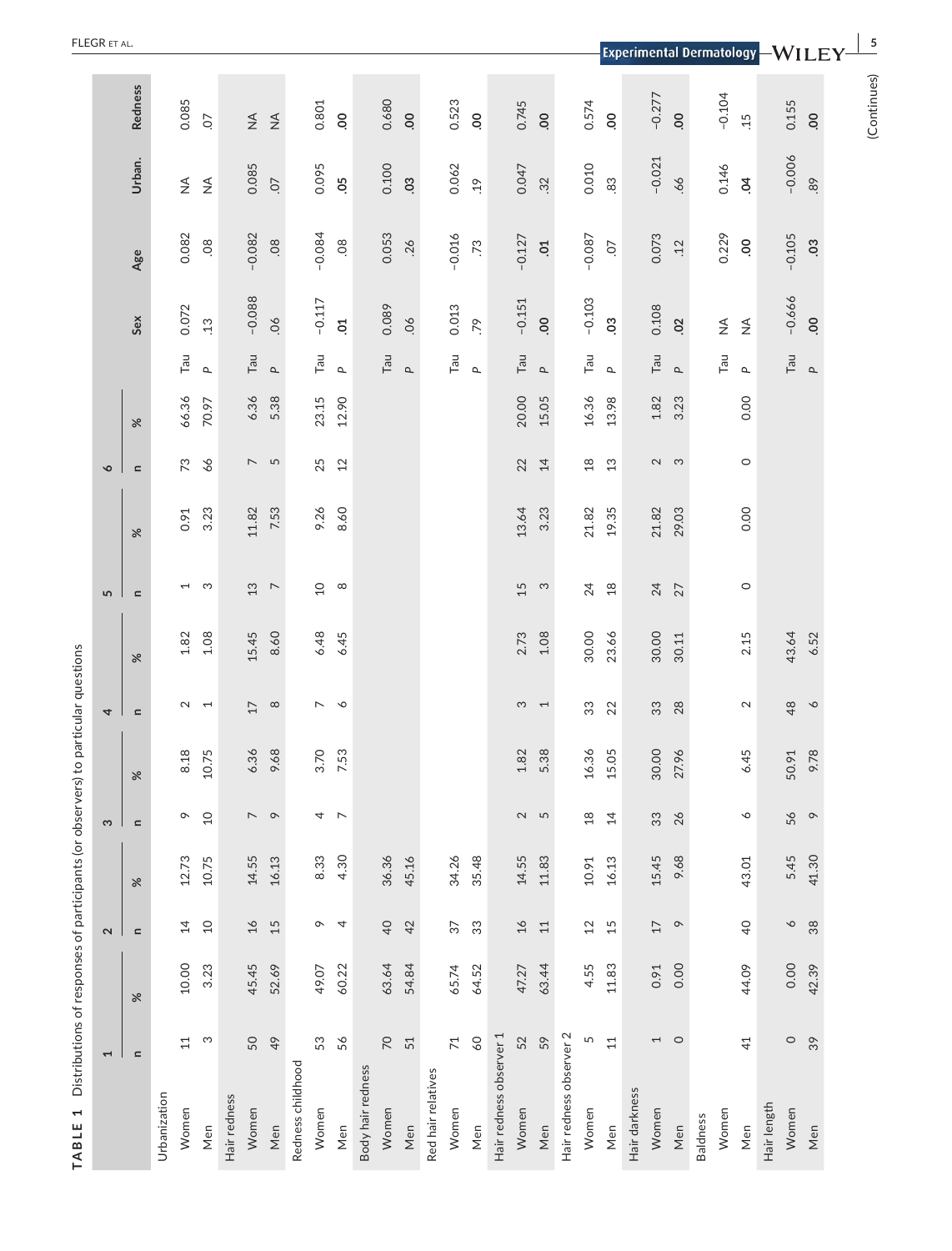| ۳<br>۰ |
|--------|
|        |
|        |
| г      |

|                   | <b>Redness</b> |                       | $-0.406$                 | $\overline{0}$  |        | $-0.157$       | $\overline{5}$    |               | $-0.407$                 | $\overline{0}$ |             | 0.432    | 00       |                         | 0.518           | OO.                   |                         | 0.542    | 00           |                          | 0.250    | OO.            |                        | 0.177        | $\overline{0}$ |              | 0.001                    | 99                       |                | $-0.010$    | .84      |
|-------------------|----------------|-----------------------|--------------------------|-----------------|--------|----------------|-------------------|---------------|--------------------------|----------------|-------------|----------|----------|-------------------------|-----------------|-----------------------|-------------------------|----------|--------------|--------------------------|----------|----------------|------------------------|--------------|----------------|--------------|--------------------------|--------------------------|----------------|-------------|----------|
|                   | Urban.         |                       | $-0.098$                 | $\overline{5}$  |        | $-0.113$       | 02                |               | $-0.036$                 | 44             |             | 0.150    | 00       |                         | 0.053           | .26                   |                         | 0.082    | 08           |                          | 0.171    | OO.            |                        | 0.015        | $\overline{5}$ |              | $-0.061$                 | .20                      |                | 0.072       | .13      |
|                   | Age            |                       | 0.123                    | $\overline{c}$  |        | 0.059          | .21               |               | 0.077                    | $\overline{c}$ |             | $-0.016$ | 0.73     |                         | $-0.045$        | 34                    |                         | $-0.023$ | .63          |                          | $-0.122$ | $50$ .         |                        | $-0.006$     | 5 <sup>o</sup> |              | $-0.019$                 | 69.                      |                | $-0.001$    | 98.      |
|                   | Sex            |                       | 0.161                    | OO.             |        | 0.057          | .23               |               | 0.083                    | 08             |             | 0.001    | 99       |                         | $-0.196$        | 00                    |                         | $-0.150$ | 00           |                          | $-0.163$ | 00             |                        | $-0.099$     | $\overline{6}$ |              | $-0.020$                 | 67                       |                | $-0.173$    | 00       |
|                   |                |                       | Tau                      | $\Delta$        |        | Tau            | $\Delta$          |               | Tau                      | $\Delta$       |             | Tan      | $\Delta$ |                         | Tau             | $\Delta$              |                         | Tau      | $\mathbf{r}$ |                          | Tau      | $\mathbf{r}$   |                        | Tau          | $\Delta$       |              | Tau                      | $\mathbf{r}$             |                | Tau         | $\Delta$ |
|                   | $\%$           |                       | 0.00                     | 1.08            |        | 0.91           | 2.15              |               | 6.36                     | 8.60           |             | 16.36    | 12.90    |                         | 10.00           | 2.15                  |                         | 16.36    | 13.98        |                          | 20.91    | 11.83          |                        | 7.27         | 0.00           |              | 44.55                    | 34.41                    |                |             |          |
| $\circ$           | $\mathbf{C}$   |                       | $\circ$                  | $\overline{ }$  |        | $\overline{ }$ | $\mathbf{\Omega}$ |               | $\overline{\phantom{0}}$ | $\infty$       |             | $18$     | 12       |                         | $\overline{11}$ | $\sim$                |                         | $^{28}$  | 13           |                          | 23       | 11             |                        | ${}^{\circ}$ | $\circ$        |              | $\frac{6}{7}$            | 32                       |                |             |          |
|                   | $\aleph$       |                       | 0.91                     | 3.23            |        | 7.27           | 10.75             |               | 19.09                    | 23.66          |             | 20.00    | 18.28    |                         | 3.64            | 0.00                  |                         | 21.82    | 19.35        |                          | 23.64    | 19.35          |                        | 13.64        | 10.75          |              | 24.55                    | 39.78                    |                | 0.00        | 0.00     |
| 5                 | $\simeq$       |                       | $\overline{\phantom{0}}$ | S               |        | ${}^{\circ}$   | $\Omega$          |               | 21                       | 22             |             | 22       | 17       |                         | 4               | $\circ$               |                         | 24       | 18           |                          | 26       | $\frac{8}{10}$ |                        | 15           | $\Omega$       |              | 27                       | $\overline{37}$          |                | $\circ$     | $\circ$  |
|                   | $\aleph$       |                       | 10.91                    | 17.20           |        | 22.73          | 27.96             |               | 16.36                    | 16.13          |             | 11.82    | 15.05    |                         | 6.36            | 6.45                  |                         | 30.00    | 23.66        |                          | 25.45    | 21.51          |                        | 20.00        | 21.51          |              | 15.45                    | 18.28                    |                | 0.91        | 0.00     |
| 4                 | $\blacksquare$ |                       | 12                       | $\frac{1}{6}$   |        | 25             | 26                |               | $\frac{8}{18}$           | 15             |             | 13       | 14       |                         | $\overline{ }$  | $\breve{\phantom{a}}$ |                         | 33       | 22           |                          | 28       | 20             |                        | 22           | 20             |              | 17                       | 17                       |                | 1           | $\circ$  |
|                   | $\aleph$       |                       | 23.64                    | 31.18           |        | 27.27          | 17.20             |               | 16.36                    | 17.20          |             | 13.64    | 19.35    |                         | 5.45            | 5.38                  |                         | 16.36    | 15.05        |                          | 10.00    | 5.05           |                        | 18.18        | 18.28          |              | 11.82                    | 6.45                     |                | 1.82        | 0.00     |
| S                 | $\mathbf{C}$   |                       | 26                       | 29              |        | 30             | 16                |               | $\frac{8}{16}$           | 16             |             | 15       | $18$     |                         | 17              | 5                     |                         | 18       | 14           |                          | 11       | $\overline{4}$ |                        | 20           | $17\,$         |              | 13                       | ╰                        |                | $\mathbf 2$ | $\circ$  |
|                   | $\aleph$       |                       | 44.55                    | 33.33           |        | 31.82          | 33.33             |               | 22.73                    | 21.51          |             | 21.82    | 23.66    |                         | 15.45           | 20.43                 |                         | 10.91    | 16.13        |                          | 11.82    | 16.13          |                        | 21.82        | 27.96          |              | 0.91                     | 1.08                     |                | 3.64        | 0.00     |
| $\mathbf{\Omega}$ | $\mathbf{C}$   |                       | $\frac{6}{7}$            | $\overline{31}$ |        | 35             | 31                |               | 25                       | 20             |             | 24       | 22       |                         | 17              | $\frac{1}{2}$         |                         | 12       | 15           |                          | 13       | 15             |                        | 24           | 26             |              | $\overline{\phantom{0}}$ | $\overline{\phantom{0}}$ |                | 4           | $\circ$  |
|                   | $\aleph$       |                       | 20.00                    | 13.98           |        | 10.00          | 8.60              |               | 19.09                    | 12.90          |             | 16.36    | 10.75    |                         | 49.09           | 65.59                 |                         | 4.55     | 11.83        |                          | 8.18     | 16.13          |                        | 19.09        | 21.51          |              | 2.73                     | 0.00                     |                | 93.64       | 100.00   |
| Ţ                 | $\mathbf{C}$   |                       | 22                       | 13              |        | $\Xi$          | $\infty$          |               | 21                       | 12             |             | $18$     | $10$     |                         | 54              | $61$                  |                         | 5        | 11           |                          | $\circ$  | 15             |                        | 21           | 20             |              | ω                        | $\circ$                  |                | 103         | 83       |
|                   |                | Natural skin darkness | Women                    | Men             | Suntan | Women          | Men               | Brown tanning | Women                    | Men            | Red tanning | Women    | Men      | Freckledness observer 1 | Women           | Men                   | Freckledness observer 2 | Women    | Men          | Protection by sun creams | Women    | Men            | Protection by shelters | Women        | Men            | Sun exposure | Women                    | Men                      | Tanning salons | Women       | Men      |

**6 a Little TLEGR Experimental Description** 

(Continues) (Continues)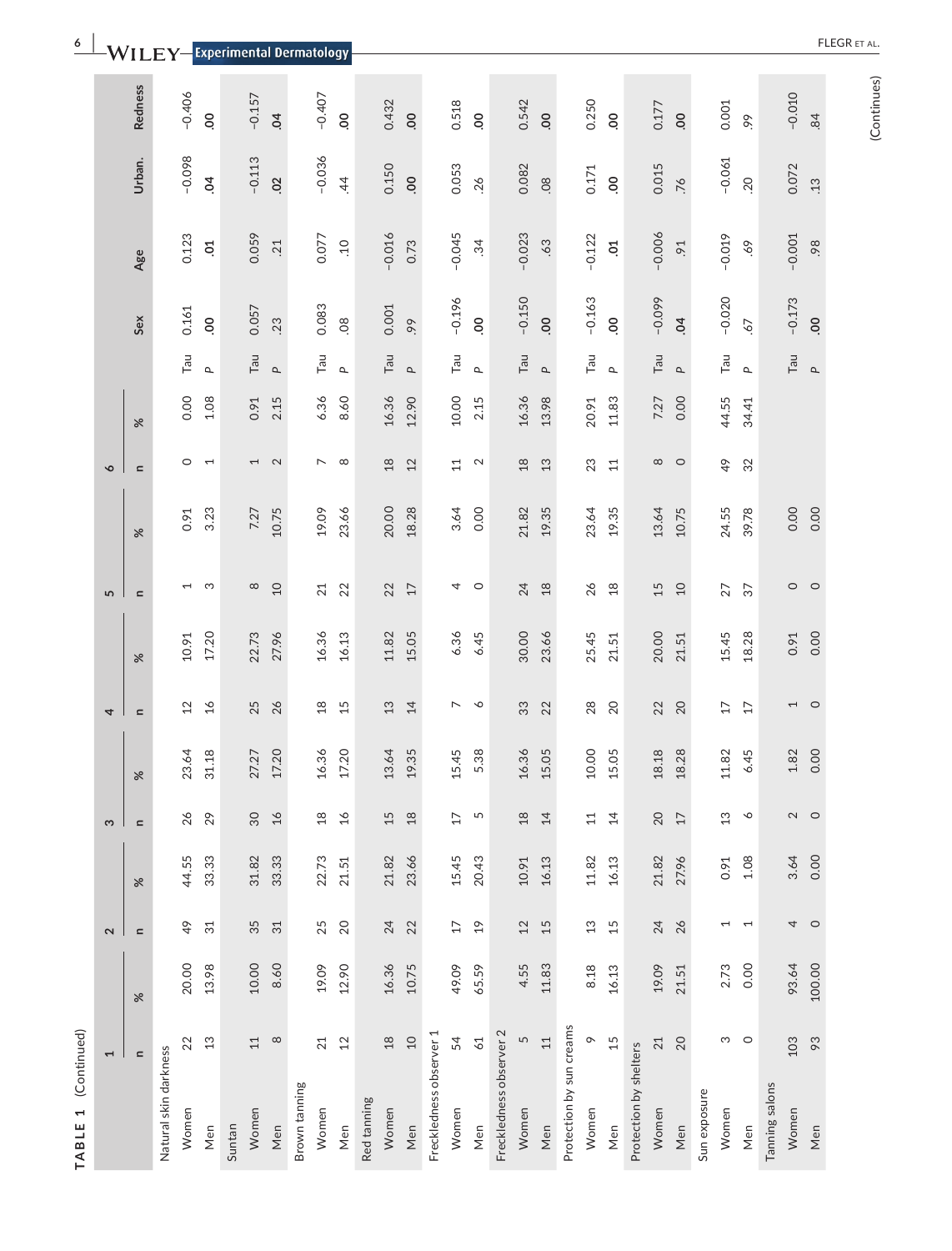| ٥                       | ৯ৎ<br>$\mathbf{a}$ |                                          |
|-------------------------|--------------------|------------------------------------------|
|                         | X                  |                                          |
| Í<br>١                  | $\mathbf{r}$       |                                          |
|                         | X                  |                                          |
| Ĵ                       | $\mathbf{r}$       |                                          |
|                         | X                  |                                          |
| 3                       | $\mathbf{r}$       |                                          |
|                         | X                  |                                          |
| J<br>$\mathbf{\hat{c}}$ | $\mathbf{r}$       |                                          |
|                         | $\aleph$           |                                          |
| ł                       | $\mathbf{r}$       | $\frac{1}{2}$<br>lemer<br>Ś              |
|                         |                    | cim<br>j<br>3<br>$\overline{ }$<br>itami |
|                         |                    |                                          |

**TABLE 1** 

TABLE 1

(Continued)

(Continued)

**Sex Age Urban. Redness**

Age

Sex

Urban.

**Redness** 

 $-0.088$ 

0.015 .75

0.130  $\overline{c}$ 

 $-0.096$  $\overline{5}$ 

Tau  $\overline{a}$ 

4.30 0.92

 $\overline{4}$ 

 $\sim$  $\triangleright$ 

0.00  $0.00$ 

 $\delta$ 

Note: This table shows the distribution of responses of our subjects (and observers) to particular questions. The last four columns show the strength and significance (Tau and p) of Kendall correlations *Note:* This table shows the distribution of responses of our subjects (and observers) to particular questions. The last four columns show the strength and significance (Tau and p) of Kendall correlations residents of larger cities and more redheaded subjects provided higher codes of responses than women, younger subjects, residents of smaller cities and less redheaded subjects (see Material and residents of larger cities and more redheaded subjects provided higher codes of responses than women, younger subjects, residents of smaller cities and less redheaded subjects (see Material and between variables listed in the first column and sex, age, urbanization and intensity of hair redness (controlled for age and urbanization), respectively. Positive Tau means that men, older subjects, between variables listed in the first column and sex, age, urbanization and intensity of hair redness (controlled for age and urbanization), respectively. Positive Tau means that men, older subjects, methods). Significant correlations are printed in bold. Statistical significance below 0.005 is coded 0.00. methods). Significant correlations are printed in bold. Statistical significance below 0.005 is coded 0.00

Women 21 19.27 56 51.38 24 24 22.02 0 0.00 0.00 0.32.02 1 1 1 1 0.015 −0.038 Men 27 29.03 44 47.31 16 16 16 17.31 17.31 17.31 17.31 17.5 17.5 17.5 17.5 17.5 .06

 $\circ$  $\circ$ 

22.02 17.20

24  $\frac{1}{6}$ 

51.38 47.31

56  $\overline{4}$ 

 $21$ 27

Women Men

29.03 19.27

6.42 2.15

skin cancer in regions with lower intensity of solar radiation al lowed for the spread of such alleles by a genetic drift.<sup>[32]</sup> Recent results, however, suggest that this explanation is probably incor rect, because the corresponding alleles show clear signs of posi tive selection.<sup>[25]</sup>

Another hypothesis suggested that red hair—similarly to other conspicuous traits, such as blond hair and blue or green eyes—had spread not due to its effects on viability but sexual selection, in particular, selection in favour of carriers of rare and conspicuous traits.<sup>[10,11]</sup> A new and more elaborate version of this hypothesis suggests that unlike alleles for other traits subjected to this form of selection, the frequency of alleles for red hair stayed very low in most populations because sexual selection was counterbalanced by natural selection associated with worse health in both male and, especially, female redheads.<sup>[11]</sup> Our results contradict these sexual selection-based hypotheses by showing that redheadedness could increase the viability of individuals in higher latitudes and may have therefore spread by natural selection. This conclusion finds further support in the results of a recent case-control study performed on a sample of 24,000 Swedish women, which showed that women with red hair or freckles have a survival advantage in low UV environ ment.<sup>[33]</sup> It is possible that the positive effects of redheadedness prevail over this trait's negative effects only in high latitudes, for instance in Sweden and Scotland, countries situated largely north of the 55° parallel,<sup>[34]</sup> while in other parts of the world, they are sustained by gene flow<sup>[35]</sup> and/or sexual selection.<sup>[10,11]</sup>

The currently most popular hypothesis regarding the persistence of redheadedness and fair skin suggests that the decrease of eu melanin concentration in fair-skinned subjects and decrease of the eumelanin-pheomelanin ratio in redheaded individuals (who are mostly but not always fair-skinned) are an adaptation for synthesis of sufficient amount of provitamin D in regions with low, seasonally fluctuating intensity of UVB radiation.<sup>[36-38]</sup> Our results, possibly for the first time, confirmed a higher concentration of 25(OH)D3 in the serum of redheaded subjects. On the other hand, they also showed that the situation is probably more complicated: the association be tween redheadedness and 25(OH)D3 concentration remained un changed when the skin tone (light to dark) and even frequency of sun exposure and intensity of suntan were controlled for. This suggest that a factor other than eumelanin concentration (and skin fairness) is responsible for higher concentrations of 25(OH)D3 in redheaded individuals and that both traits, that is both red hair and fair skin, may well be two independent adaptations for life in environments with low UVB radiation.

Indeed, the results of genetic studies suggest that the concen tration of 7-dehydrocholesterol, precursor of both vitamin D3 and cholesterol, rather than the concentration of 25(OH)D3, could be more important for the survival of humans in low UV radiation envi ronment. The gene for 7-dehydrocholesterol reductase, the enzyme responsible for synthesis of cholesterol and therefore indirectly also the synthesis of previtamin D from their common substrate, was positively selected for rather recently in populations inhab iting higher latitudes, while genes responsible for the synthesis of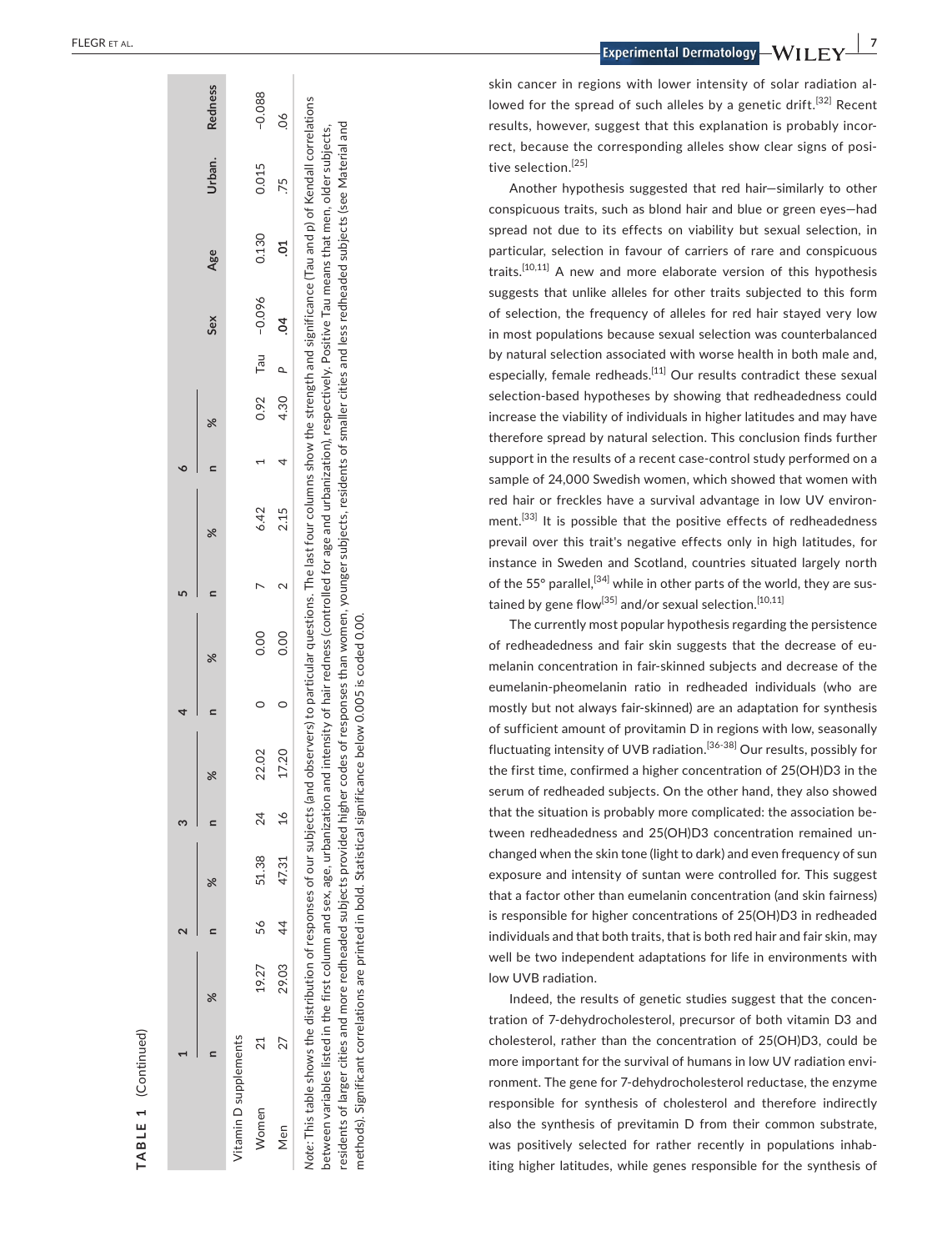**TABLE 2** The effects of variables related to body pigmentation and sun exposure behaviours on 25(OH)D3 and folic acid concentrations

|                             | <b>ALL</b> |      |                   |      | <b>MEN</b> |           |                   |           | <b>WOMEN</b> |      |                   |                  |
|-----------------------------|------------|------|-------------------|------|------------|-----------|-------------------|-----------|--------------|------|-------------------|------------------|
|                             | 25(OH)D3   |      | <b>Folic acid</b> |      | 25(OH)D3   |           | <b>Folic acid</b> |           | 25(OH)D3     |      | <b>Folic acid</b> |                  |
|                             | Tau        | P    | Tau               | P    | Tau        | P         | Tau               | P         | Tau          | P    | Tau               | $\boldsymbol{P}$ |
| Age                         | $-0.061$   | .210 | 0.210             | .000 | $-0.070$   | .339      | 0.113             | .148      | $-0.015$     | .820 | 0.285             | .000             |
| Urbanization                | $-0.062$   | .201 | 0.018             | .722 | 0.024      | .739      | 0.028             | .723      | $-0.120$     | .072 | 0.016             | .819             |
| Hair redness                | 0.142      | .004 | 0.002             | .968 | 0.138      | .060      | $-0.134$          | .086      | 0.149        | .027 | 0.089             | .195             |
| Hair redness binary         | 0.229      | .000 | $-0.017$          | .737 | 0.222      | .002      | $-0.172$          | .028      | 0.239        | .000 | 0.077             | .265             |
| Redness childhood           | 0.141      | .004 | 0.004             | .931 | 0.198      | .007      | $-0.126$          | .107      | 0.110        | .105 | 0.074             | .286             |
| Redness childhood<br>binary | 0.173      | .000 | $-0.010$          | .851 | 0.252      | .001      | $-0.167$          | .033      | 0.124        | .064 | 0.099             | .151             |
| Body hair redness           | 0.203      | .000 | $-0.018$          | .722 | 0.186      | .011      | $-0.101$          | .196      | 0.236        | .000 | 0.043             | .537             |
| Red hair relatives          | 0.072      | .145 | $-0.091$          | .075 | 0.116      | .114      | $-0.227$          | .004      | 0.036        | .595 | 0.011             | .875             |
| Hair redness<br>observer 1  | 0.192      | .000 | 0.007             | .884 | 0.165      | .025      | $-0.112$          | .154      | 0.206        | .002 | 0.062             | .369             |
| Hair redness<br>observer 2  | 0.167      | .001 | $-0.015$          | .763 | 0.185      | .012      | $-0.097$          | .214      | 0.160        | .017 | 0.047             | .492             |
| Reflect. 400                | 0.128      | .009 | $-0.011$          | .833 | 0.159      | .030      | $-0.118$          | .131      | 0.114        | .090 | 0.084             | .225             |
| Reflect. 530                | 0.177      | .000 | 0.016             | .750 | 0.226      | .002      | $-0.085$          | .275      | 0.146        | .029 | 0.110             | .112             |
| Reflect. 650                | 0.204      | .000 | 0.015             | .768 | 0.231      | .002      | $-0.062$          | .429      | 0.179        | .008 | 0.082             | .235             |
| Hair redness R              | $-0.202$   | .000 | $-0.004$          | .937 | $-0.189$   | .010      | $-0.002$          | .978      | $-0.185$     | .006 | 0.014             | .839             |
| Hair redness a*             | 0.205      | .000 | 0.012             | .807 | 0.200      | .006      | $-0.039$          | .614      | 0.189        | .005 | 0.041             | .552             |
| Hair darkness               | $-0.117$   | .016 | $-0.006$          | .899 | $-0.132$   | .071      | 0.110             | .159      | $-0.097$     | .147 | $-0.091$          | .185             |
| Hair length                 | 0.045      | .357 | 0.039             | .441 | $-0.074$   | .317      | $-0.108$          | .171      | 0.072        | .283 | 0.149             | .031             |
| <b>Baldness</b>             | 0.048      | .511 | 0.208             | .008 | 0.048      | .511      | 0.208             | .008      | <b>NA</b>    | NA   | <b>NA</b>         | <b>NA</b>        |
| Natural skin darkness       | $-0.036$   | .464 | 0.072             | .159 | 0.031      | .674      | 0.152             | .052      | $-0.102$     | .127 | 0.010             | .880             |
| Suntan                      | 0.151      | .002 | 0.067             | .189 | 0.191      | .009      | 0.079             | .311      | 0.111        | .099 | 0.074             | .286             |
| Brown tanning               | $-0.035$   | .474 | 0.005             | .925 | $-0.031$   | .672      | 0.102             | .193      | $-0.051$     | .445 | $-0.047$          | .499             |
| Red tanning                 | 0.049      | .317 | 0.007             | .898 | 0.101      | .167      | $-0.076$          | .334      | 0.024        | .726 | 0.049             | .477             |
| Freckledness<br>observer 1  | 0.120      | .014 | $-0.024$          | .631 | 0.062      | .395      | $-0.154$          | .049      | 0.142        | .034 | 0.033             | .628             |
| Freckledness<br>observer 2  | 0.121      | .013 | $-0.031$          | .541 | 0.121      | .099      | $-0.125$          | .110      | 0.121        | .072 | 0.018             | .789             |
| Facial skin fairness        | $-0.066$   | .173 | $-0.016$          | .746 | $-0.202$   | .006      | $-0.136$          | .082      | $-0.087$     | .194 | 0.031             | .658             |
| Arm skin fairness           | $-0.079$   | .106 | 0.038             | .460 | $-0.124$   | .091      | $-0.031$          | .687      | $-0.066$     | .323 | 0.055             | .423             |
| Protection by sun<br>creams | 0.043      | .373 | $-0.032$          | .534 | 0.087      | .238      | $-0.144$          | .066      | $-0.009$     | .898 | 0.023             | .734             |
| Protection by<br>shelters   | $-0.079$   | .107 | $-0.039$          | .439 | $-0.084$   | .253      | $-0.107$          | .173      | $-0.086$     | .200 | $-0.006$          | .936             |
| Sunbathing                  | 0.114      | .020 | 0.033             | .521 | 0.208      | .005      | 0.048             | .543      | 0.052        | .435 | 0.030             | .666             |
| Tanning salons              | $-0.016$   | .743 | $-0.140$          | .006 | <b>NA</b>  | <b>NA</b> | <b>NA</b>         | <b>NA</b> | $-0.043$     | .526 | $-0.209$          | .002             |
| Vitamin D suppl.            | 0.003      | .956 | 0.026             | .659 | 0.010      | .913      | 0.065             | .493      | $-0.007$     | .928 | $-0.010$          | .894             |

*Note:* This table shows the strength and direction of partial Kendall correlations (controlled for age and urbanization) between variables listed in the first column (see Material and methods) and 25(OH)D3 and folic acid concentrations. Significant correlations are printed in bold. Statistical significance below 0.005 is coded 0.00.

25(OH)D3 from cholecalciferol carry no signs of recent positive selection.<sup>[39]</sup> Another study showed that redheaded men carry a lower risk of prostate cancer although their concentrations of 25(OH)D3 did not differ from control population.<sup>[24]</sup> All this suggests-but of course does not prove—that it is some molecule or molecules synthesized in parallel with 25(OH)D3, rather than 1,25-(OH)2D3, the biologically active product of 25(OH)D3, that is or are responsible for the beneficial effect of UV radiation.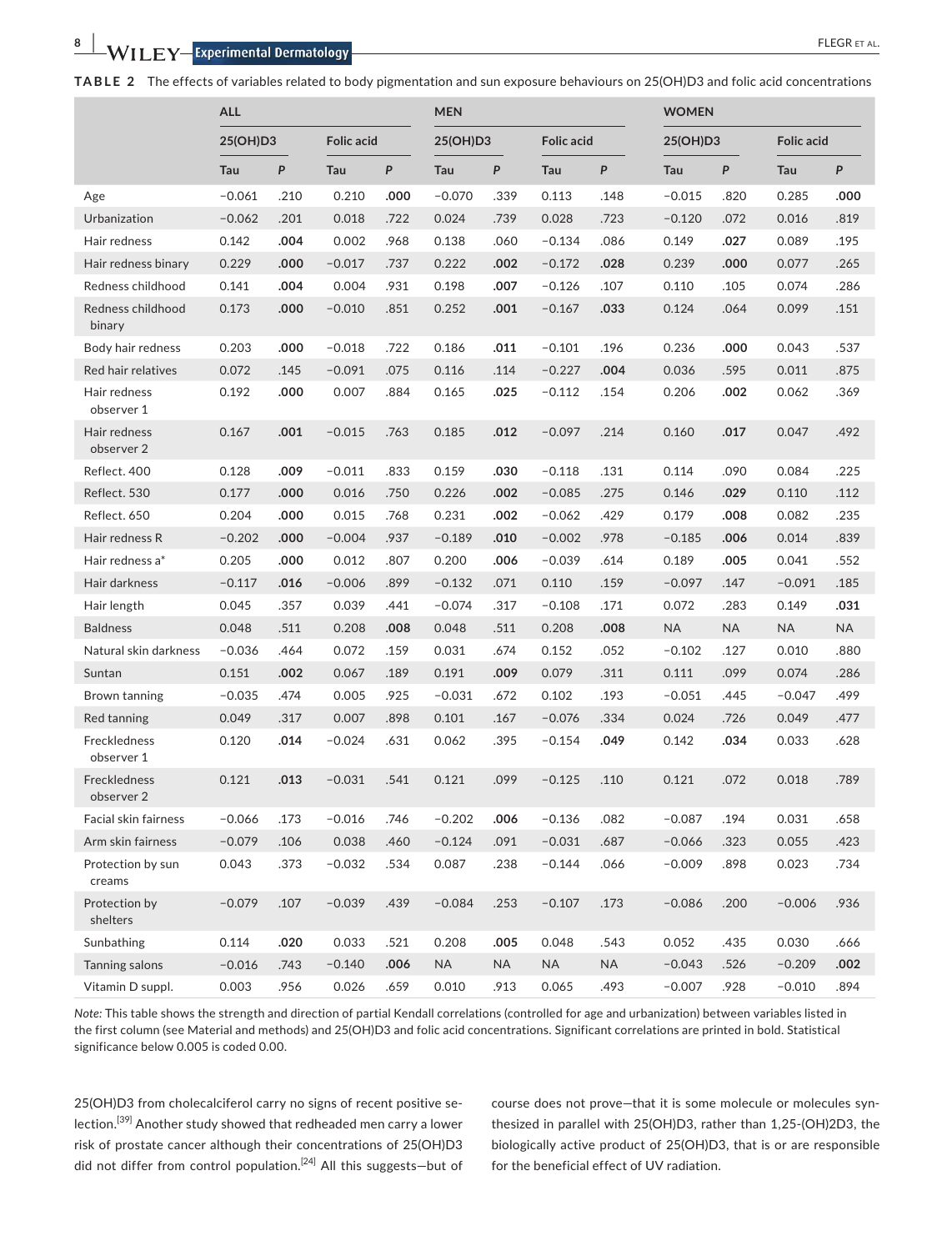

**FIGURE 1** The effect of sex and red hair colour on 25(OH)D3 (calcidiol) and folic acid concentrations. The split violin plots for 25(OH)D3 (A) and folic acid (B) show the means and distribution computed as kernel probability density

Darker hues of natural hair but not of natural skin, both self-rated and measured spectrophotometrically, had a relatively strong negative effect on 25(OH)D3 concentrations. The two questions concerning natural skin hue and current tan were placed alongside each other in the questionnaire: it is therefore likely that responders rated the intensity of natural skin fairness or darkness as it looks untanned. The question on the darkness of natural hair, on the other hand, was in a different part of the questionnaire. It can be speculated that hair darkness actually reflects both the amount of eumelanin (positively) and intensity of sun exposure in the past (negatively). 25(OH)D3 levels, meanwhile, could be negatively affected both by high eumelanin levels and by absence of sun exposure. With respect to skin (but not hair), sun exposure promotes darker hues. The opposite effect of eumelanin levels, which are positively correlated with darker natural skin hues and suntan intensity (acquired skin darkness), on 25(OH) D3 concentrations cancel each other. The result is an absence of correlation between darker skin hues and 25(OH)D3 levels.

It is known that solar radiation destroys folic acid by photolysis.[40,41] One could thus expect that folic acid concentrations would negatively correlate with the intensity of sun exposure and intensity of suntan. Actual data, however, show only weak positive correlations, none of which reach the formal level of significance. The only significant (and relatively strong) negative correlation with folic acid concentrations was found with respect to the frequency of visiting tanning salons. This pattern is in agreement with current theories<sup>[42]</sup> according to which in human populations there exist two mutually independent skin darkness latitudinal gradients, the results of two



**FIGURE 2** The effect of sun exposure on 25(OH)D3 (calcidiol) concentrations

distinct selection pressures. The first gradient is found in populations which originated between subtropical and subpolar latitudes, that is in the temperate climate. This gradient is the result of insufficient photosynthesis of vitamin D precursor in areas with low and seasonal solar UV radiation. The second gradient is found in populations which originated between the tropics and the subtropics, and its development was driven by excessive photolysis of folic acid in areas with intense solar radiation. The Czech Republic lies for the most part between 48° and 51° of northern latitude, where insufficient UV radiation rather than excess radiation could pose a problem, especially during the winter and spring months. It is indicative and perhaps clinically relevant that in our study, folic acid concentrations negatively correlated with the frequency of tanning salon visits.

We also found a rather strong positive correlation between the intensity of baldness and folic acid concentrations in men. Baldness intensity was not self-rated by women because our previous studies showed a minimal variability in this variable in young women. In men, however, both folic acid concentrations and baldness intensity strongly correlated with age. The strength of the correlation between folic acid concentration and baldness, however, was similar in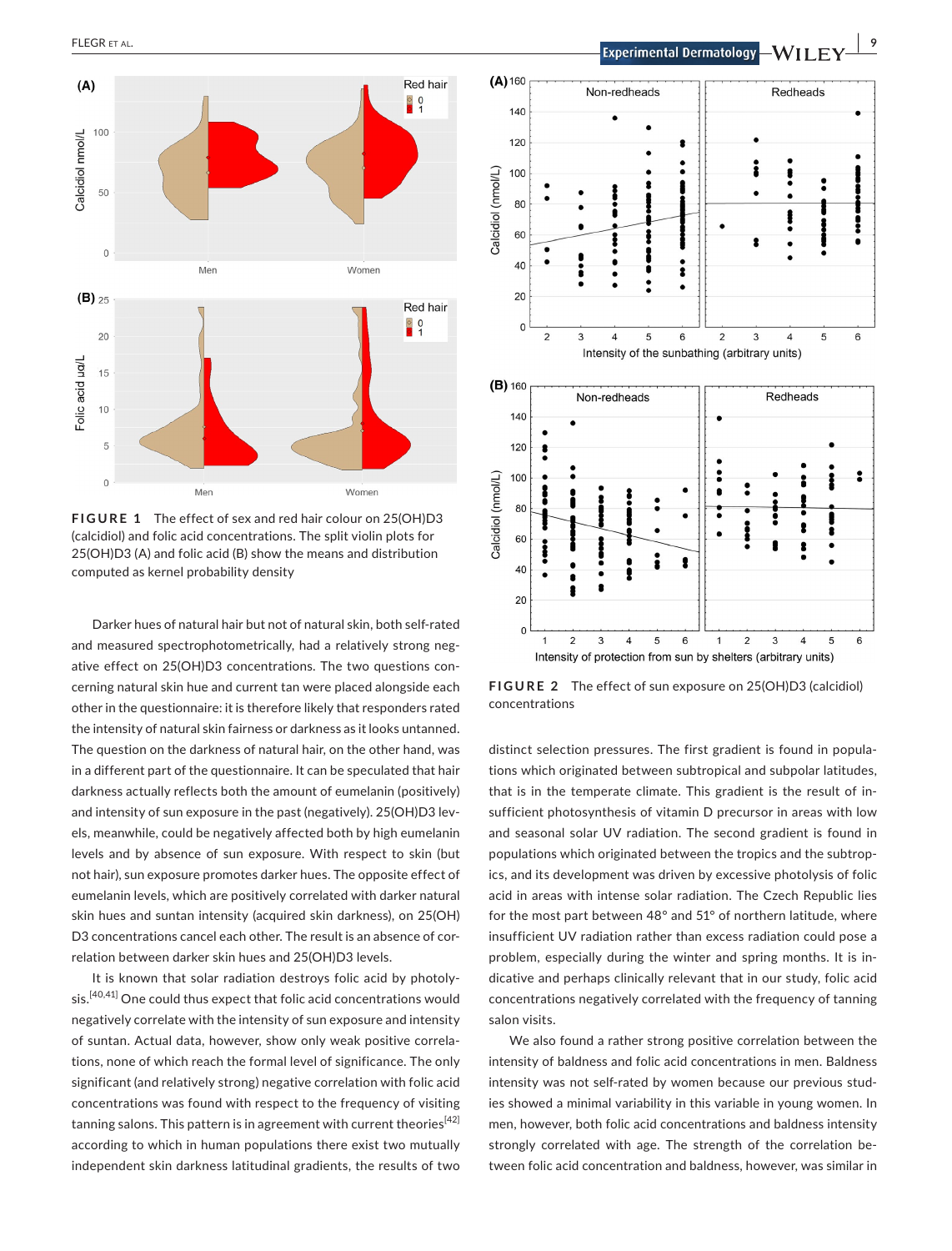**10 |**  FLEGR et al.

|                             | <b>Redheaded subjects</b> |                      |           |                          | Non-redheaded subjects |           |
|-----------------------------|---------------------------|----------------------|-----------|--------------------------|------------------------|-----------|
|                             | 25(OH)<br>D <sub>3</sub>  | <b>Folic</b><br>acid | Suntan    | 25(OH)<br>D <sub>3</sub> | <b>Folic</b><br>acid   | Suntan    |
| Natural skin<br>darkness    | 0.015                     | 0.097                | 0.475     | 0.091                    | 0.050                  | 0.431     |
| Suntan                      | 0.079                     | $-0.010$             | <b>NA</b> | 0.241                    | 0.098                  | <b>NA</b> |
| Protection by sun<br>creams | $-0.073$                  | $-0.061$             | $-0.295$  | 0.012                    | $-0.022$               | $-0.145$  |
| Protection by<br>shelters   | 0.050                     | 0.068                | $-0.156$  | $-0.202$                 | $-0.091$               | $-0.296$  |
| Sun exposure                | 0.014                     | 0.082                | 0.337     | 0.168                    | $-0.009$               | 0.404     |
| <b>Tanning salons</b>       | $-0.211$                  | $-0.120$             | 0.113     | 0.099                    | $-0.161$               | $-0.079$  |

**TABLE 3** The effect of sun exposurerelated variables on 25(OH)D3 and folic acid concentrations and suntan intensity

*Note:* The table shows the strength and direction (Taus) of partial Kendall correlations (controlled for age and urbanization) between variables listed in the first column (see Material and methods) and 25(OH)D3 and folic acid concentrations as well as suntan. Significant correlations are in bold.

cases where the age was (Tau = 0.21) and was not (Tau = 0.22) controlled for. In contrast to a general expectation, published data show no empirical evidence for an involvement of folic acid deficiency in alopecia.<sup>[43,44]</sup> Some studies even seem to support the notion of a positive association between folic acid and alopecia. For example, Rushton<sup>[45]</sup> shows that among 200 healthy women complaining of increased hair shedding for over 6 months, only one had a "bellow range" folic acid level, while 57 had "above range" folic acid levels. Another study reported no significant difference in folate concentrations in a population of 91 female patients diagnosed with diffuse hair loss and 74 controls.<sup>[46]</sup> Authors of that study did not, however, report folate concentrations in both groups, which may indicate that they had some unexpected results, such as lower folate concentrations in their controls.

As far as we know, our study is the first to have compared several methods of measuring the intensity of hair redness. Our results suggest that even the simplest method, that is the self-rating by participants, is satisfactory. Both methods of spectrophotometric measurement of hair redness worked similarly well, although the correlation between hair redness as estimated by subjects or other observers and hair redness as measured by the CIE L\*a\*b\* colour space method as the a\* parameter (and possibly also the reflectance at 650 nm) was slightly higher than the correlation with redness as R calculated from reflectance according to Reed's function. For example, partial Kendall correlation of self-rated hair redness with hair redness as a\*, R and reflectance at 650 nm was 0.528, 0.461 and 0.484, respectively. Similarly, correlation with 25(OH)D3 concentration was stronger for hair redness measured as the a\* parameter than with hair redness measured as R (Table 2).

The main aim of this study was to test the vitamin D deficiency hypothesis of impaired health of people with red hair.<sup>[17]</sup> This hypothesis suggests that, in the Czech population, many redheaded subjects avoid excessive sun radiation, which results in their fair skin and insufficient opportunity for the photosynthesis of precursor of vitamin D. Our results confirmed the first part of the hypothesis, but strongly contradicted its second part. The redheaded subjects indeed protected themselves more from direct sun radiation by chemical and mechanical means and had more pale hues of skin. But the same data also showed that they had higher, not lower, levels of 25(OH)D3 than non-redheaded subjects. In humans, photosynthesis from 7-dehydrocholesterol by classical<sup>[47,48]</sup> and non-classical pathways<sup>[9,49,50]</sup> is the main source of vitamin D, the hormone which plays the principal role in many health-related processes.<sup>[51]</sup> However, skin, the largest immune/endocrine organ in human body (about 15% of body weight), has an exceptionally complex metabolism and produces a broad spectrum of important bioactive molecules that act both locally and at the systemic level.<sup>[22,51]</sup> Solar radiation plays a direct or an indirect role in the synthesis of several of them.<sup>[52,53]</sup> We can modify the original hypothesis to suggest that it is not the lack of vitamin D but lack of another molecule which is normally synthetized in irradiated skin that is responsible for the impaired health of redheaded, fair-skinned subjects.

The main limitation of the present study is that our subjects cannot be considered a random sample of general Czech population. About half of the subjects who were asked to come to our laboratory to participate in an about 40-minute-long experiment politely refused. A few also refused to provide a blood sample for serological analysis. It is possible that persons who consented to participation and actually came to the experimental session form a specific population, for instance a group of highly altruistic subjects in good mood and good physical and mental condition. It is known that certain genetic and environmental factors influence variance more than physiological variables do.<sup>[54]</sup> Such factors may have, for example, negative effects on the health of a specific part of the population and positive effects on the health of others in the same population. If subjects who enjoy good health are more likely to be enrolled in the study (as may have been the case here), we may end up concluding that a particular factor, for instance redheadedness, has a positive effect on health and health-related variables although it has either no effect or even a negative effect on most members of a fully general population. Similarly, if subjects in poor health are more likely to be enrolled in a study—which is often the case with studies performed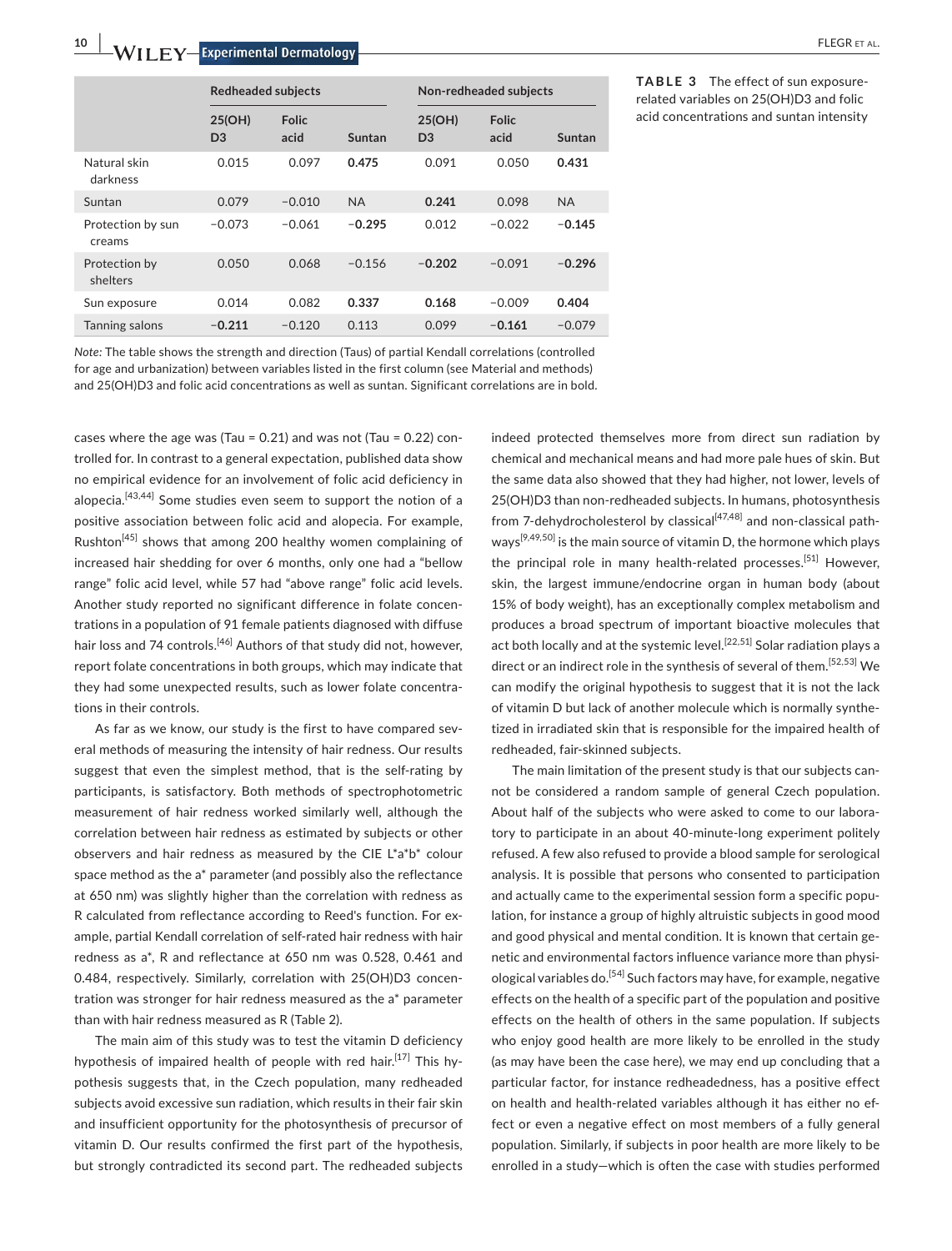**|** FLEGR et al. **11**

on patients with and without a particular disorder—a study can show that a particular factor has a negative effect on health although in majority of general population, its effect is positive.

Our data suggest that such a sieve effect operated in our study, too. Firstly, latent infection with the common *Toxoplasma* parasite has a wide range of negative effects on the health of most members of the general population.[55,56] In our study, however, *Toxoplasma*infected subjects enjoyed significantly better health than those who were *Toxoplasma*-free. (The effect of toxoplasmosis on health and well-being was a subject of another study performed on the same population of volunteers.) Secondly, a visual inspection of the violin plots for 25(OH)D3 and folic acid concentrations suggests that the distribution is truncated at the bottom and a subpopulation of individuals with a low concentration of these vitamins is missing from our sample. In a democratic country where people can refuse to participate in a study, the issue of non-representativeness of a sample due to sieve effect linked to the requirement of obtaining informed consent is hard or even impossible to avoid. It can be merely mitigated by making participation as easy and convenient as possible. It would be therefore most advisable to repeat our study on different populations of subjects who would not be selected or self-selected for better health.

# **5** | **CONCLUSION**

Based on previous observations of impaired health in fair-skinned people,<sup>[17]</sup> we predicted that redheaded subjects, who can be expected avoid sun exposure because of their sensitive skin, would have lower 25(OH)D3 levels. We confirmed that they indeed protect their skin from the sun by chemical and mechanical means. Nevertheless, we also found that in our self-selected sample, redheaded individuals had significantly higher 25(OH)D3 levels regardless of intensity of sun exposure. This discovery suggests that hair redness, the result of eumelanin synthesis downregulation and pheomelanin upregulation, could be an evolutionary adaptation to life in higher latitudes where the photosynthesis of vitamin D precursor in skin is inadequate for large part of the year due to a low intensity of solar radiation. Our results suggest that redheaded individuals are capable of synthesizing sufficient amounts of 25(OH)D3 even when their sun exposure is minimal. Nonetheless, we should be cautious about generalizing this observation. This phenomenon was observed in two medium-sized samples of 93 men and 110 women who passed a relatively stringent self-selection process.

Until this phenomenon is demonstrated in other, more representative populations, especially those living north of the 55° parallel, such as Scotland or Sweden, our conclusions must be considered merely preliminary.

# **ACKNOWLEDGEMENTS**

We would like to thank Anna Pilátová, PhD, for final revisions of our text. The study was supported by the Grant Agency of Charles University (projects no. 1494218, and 204056) and the Czech Science Foundation (grant No. 18-13692S).

## **CONFLICT OF INTEREST**

The authors have declared no conflicting interests.

# **AUTHOR CONTRIBUTIONS**

JF and KS designed research. KS, VF, JH, MB, LM and ŠK performed research. JF analysed data and wrote the paper.

#### **DATA AVAILABILITY STATEMENT**

The final raw data set is available at figshare: [https://figshare.com/](https://figshare.com/s/50f5d6145b93a9892801) [s/50f5d6145b93a9892801](https://figshare.com/s/50f5d6145b93a9892801).

# **ORCID**

*Jaroslav Flegr* <https://orcid.org/0000-0002-0822-0126>

#### **REFERENCES**

- [1] E. A. Hooton, *Am. J. Phys. Anthropol.* **1940**, *26*, 229.
- [2] E. Sunderland, N. A. Barnicot, *Ann. Hum. Genet.* **1956**, *20*, 312.
- [3] A. Slominski, D. J. Tobin, S. Shibahara, J. Wortsman, *Physiol. Rev.* **2004**, *84*, 1155.
- [4] Q. L. Ding, Y. Hu, S. H. Xu, C. C. Wang, H. Li, R. Zhang, S. Yan, J. Wang, L. Jin, *Mol. Biol. Evol.* **2014**, *31*, 1994.
- [5] S. Ito, *Pigment Cell Res.* **2003**, *16*, 230.
- [6] J. D. Simon, D. Peles, K. Wakamatsu, S. Ito, *Pigment Cell Melanoma Res.* **2009**, *22*, 563.
- [7] A. Slominski, A. E. Postlethwaite, *Endocrinology* **2015**, *156*, 1.
- [8] C. F. Garland, F. C. Garland, E. K. Shaw, G. W. Comstock, K. J. Helsing, E. D. Gorham, *Lancet* **1989**, *2*, 1176.
- [9] A. T. Slominski, T. K. Kim, H. Z. Shehabi, I. Semak, E. K. Y. Tang, M. N. Nguyen, H. A. E. Benson, E. Korik, Z. Janjetovic, J. Chen, C. R. Yates, A. Postlethwaite, W. Li, R. C. Tuckey, *Faseb J.* **2012**, *26*, 3901.
- [10] P. Frost, *Evol. Hum. Behav.* **2006**, *27*, 85.
- [11] P. Frost, K. Kleisner, J. Flegr, *PLoS One* **2017**, *12*, e0190238.
- [12] E. Somigliana, P. Vigano, A. Abbiati, D. Gentilini, F. Parazzini, L. Benaglia, P. Vercellini, L. Fedele, *Hum. Reprod.* **2010**, *25*, 728.
- [13] S. A. Missmer, D. Spiegelman, S. E. Hankinson, S. Malspeis, R. L. Barbieri, D. J. Hunter, *Fertil. Steril.* **2006**, *85*, 866.
- [14] G. Tell-Marti, J. A. Puig-Butille, M. Potrony, C. Badenas, M. Mila, J. Malvehy, M. J. Marti, M. Ezquerra, R. Fernandez-Santiago, S. Puig, *Ann. Neurol.* **2015**, *77*, 889.
- [15] E. B. Liem, S. C. Hollensead, T. V. Joiner, D. I. Sessler, Women with red hair report a slightly increased rate of bruising but have normal coagulation tests. *Anesth. Analg.* **2006**, *102*, 313.
- [16] X. Chen, H. Chen, W. Cai, M. Maguire, B. Ya, F. Zuo, R. Logan, H. Li, K. Robinson, C. R. Vanderburg, Y. Yu, Y. Wang, D. E. Fisher, M. A. Schwarzschild, *Ann. Neurol.* **2017**, *81*, 395.
- [17] J. Flegr, K. Sykorova, *Sci. Rep.* **2019**, *9*, Article no. 18138.
- [18] A. T. Slominski, T. K. Kim, W. Li, R. C. Tuckey, *Exp. Dermatol.* **2016**, *25*, 231.
- [19] C. Skobowiat, A. E. Postlethwaite, A. T. Slominski, *Photochem. Photobiol.* **2017**, *93*, 1008.
- [20] R. Saternus, S. Pilz, S. Graber, M. Kleber, W. Marz, T. Vogt, J. Reichrath, *Anticancer Res.* **2019**, *39*, 3292.
- [21] A. Slominski, M. A. Zmijewski, J. Pawelek, *Pigment Cell Melanoma Res.* **2012**, *25*, 14.
- [22] A. T. Slominski, M. A. Zmijewski, B. Zbytek, D. J. Tobin, T. C. Theoharides, J. Rivier, *Endocr. Rev.* **2013**, *34*, 827.